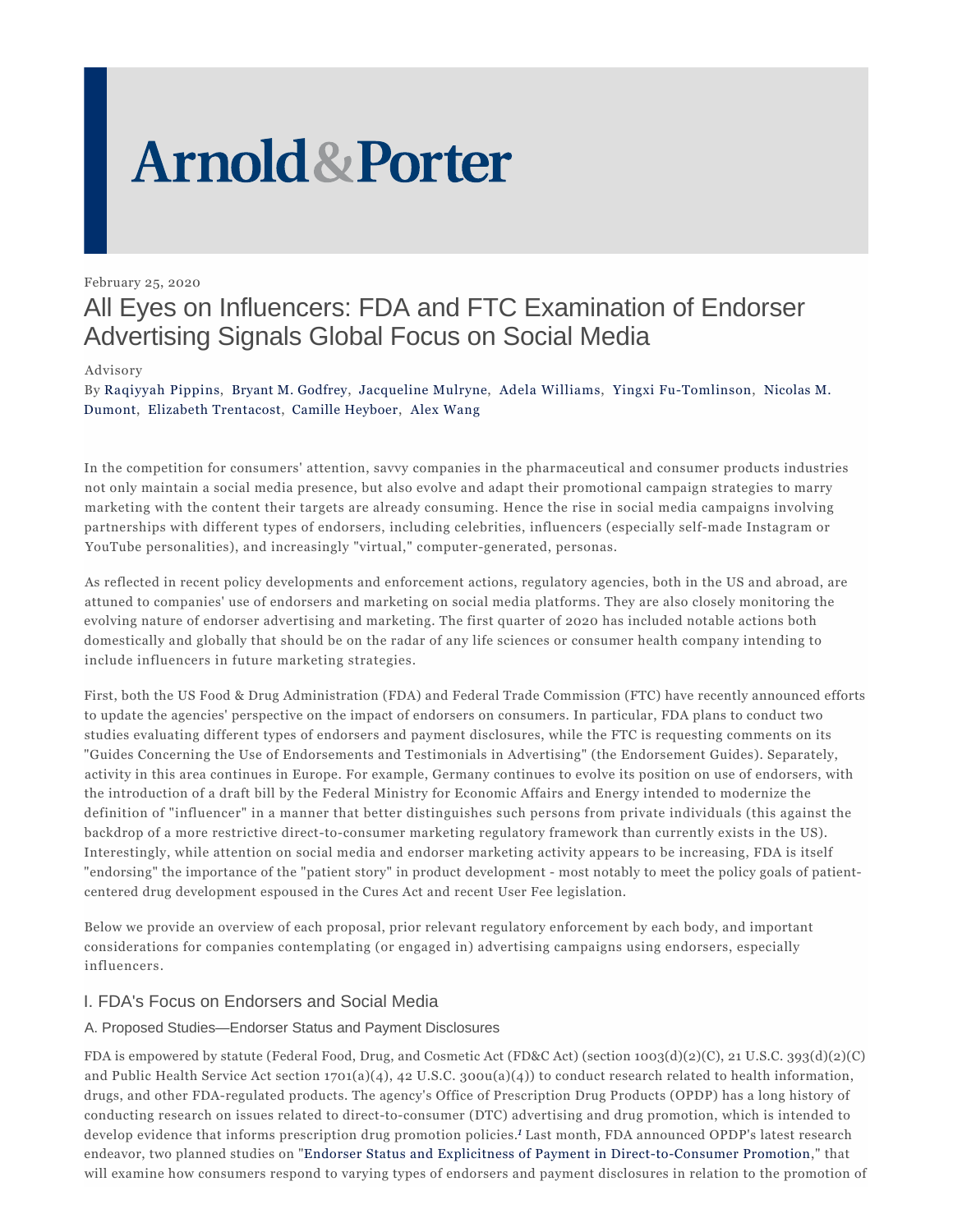a health product in print and social media. A driving force behind the proposal of these studies is FDA's awareness of the widespread use of endorsers in DTC drug advertising and prior social science research in this area, and a desire to improve FDA's understanding of how features utilized in advertising affect consumers' understanding of prescription drug risks and benefits.

The proposed studies will evaluate four types of endorsers (celebrity, physician, patient, and influencer) and whether a disclosure of the endorser's payment status influences the study subjects' reactions. The studies will also evaluate two types of disclosure language—"direct" (e.g., "paid ad") and "indirect" (e.g., "#sp" (short for sponsored)). Notably, proposed "Study B" reflects the agency's interest in the impact of Instagram influencers. As part of the protocol, FDA intends to recruit followers of an Instagram influencer with more than 500,000 followers who previously posted about endometriosis, and expose the participants to an Instagram post for a fictitious endometriosis product. By conducting these studies, FDA hopes to learn more about how endorsement and payment status affect the "participants' recall, benefit and risk perceptions, and behavioral intentions."

FDA is currently soliciting comments on the studies, including ways to enhance the quality, utility and clarity of the information to be collected, and how to reduce the burden of information collection on the respondents. Comments will be accepted until March 30, 2020.

#### B. FDA Guidance for Industry & Enforcement

FDA's research focus expands upon the agency's existing policy on social media and endorsements, as reflected in guidance and enforcement. Currently, FDA's social media-focused guidance documents are geared towards ensuring that the information disseminated by drug and device manufacturers online is accurate and complete, and that any connection to a manufacturer is disclosed. For example, FDA's January 2014 Draft Guidance for Industry – Fulfilling Regulatory Requirements for Post-Marketing Submissions of Interactive Promotional Media for Prescription Human and Animal Drugs and Biologics describes how firms can comply with postmarketing OPDP submission requirements relating to interactive promotional media (e.g., social media, blogs, and message boards). In this guidance document, FDA clarifies that a firm is responsible for promotional messaging relating to its products—as opposed to user-generated content—when such messaging appears on websites that are "owned, controlled, created, influenced, or operated by, or on behalf of" the firm. Two additional draft guidance documents issued shortly thereafter further address pertinent issues relating to the use of social media: Guidance for Industry – Internet/Social Media Platforms: Correcting Independent Third-Party Misinformation About Prescription Drugs and Medical Devicesand Guidance for Industry—Internet/Social Media Platforms with Character Space Limitations—Presenting Risk and Benefit Information for Prescription Drugs and Medical Devices. For more information on these social media guidance documents, see our prior Advisory here.

Based on trends in FDA's enforcement actions and research, we anticipate that future iterations of guidance documents may focus on the use of influencers in promoting FDA-regulated products, and FDA's position on effectively disclosing risk information.

Over the past decade, FDA has expanded its enforcement efforts to encompass advertising and promotion occurring on social media platforms. FDA routinely reviews and cites to company-generated social media content in warning letters, and has also focused on content generated by third-parties on the company's behalf.*2* In one particularly high-profile instance, FDA issued a warning letter to Duchesnay, Inc. relating to a social media post by Kim Kardashian promoting DICLEGIS, a drug intended to treat morning sickness. In this warning letter, FDA alleged that the post was false or misleading because it included efficacy claims, but did not include any risk information. FDA has also issued warning letters that include citations to companies' conduct on social media, specifically the act of "liking" customer posts on Facebook. For example, in 2014, FDA sent a warning letter to Zarbee's, Inc. regarding, in part, Zarbee's "liking" customer posts on its Facebook page. FDA alleged that "liking" the posts constituted endorsing or promoting the posts (which problematically recommended or described the use of the dietary supplement product in the cure, mitigation, treatment, or prevention of disease).*3*

It is reasonable to expect that FDA scrutiny of such campaigns will increase in coming years, as the agency learns from its studies. Companies should also be aware that the FTC and FDA operate under a memorandum of understanding, and thus will cooperate in scrutinizing influencers used to promote health products.<sup>4</sup> For example, in June 2019, the FDA and FTC sent joint warning letters to four e-liquid companies reminding them that social media influencers have to clearly and conspicuously disclose material connections to the brands they are promoting, and noting that brands should inform influencers of their disclosure responsibilities.*5* Notably, these warning letters alleged several other violations, including failure to include required nicotine warning statements in violation of the Federal Food, Drug, and Cosmetic Act and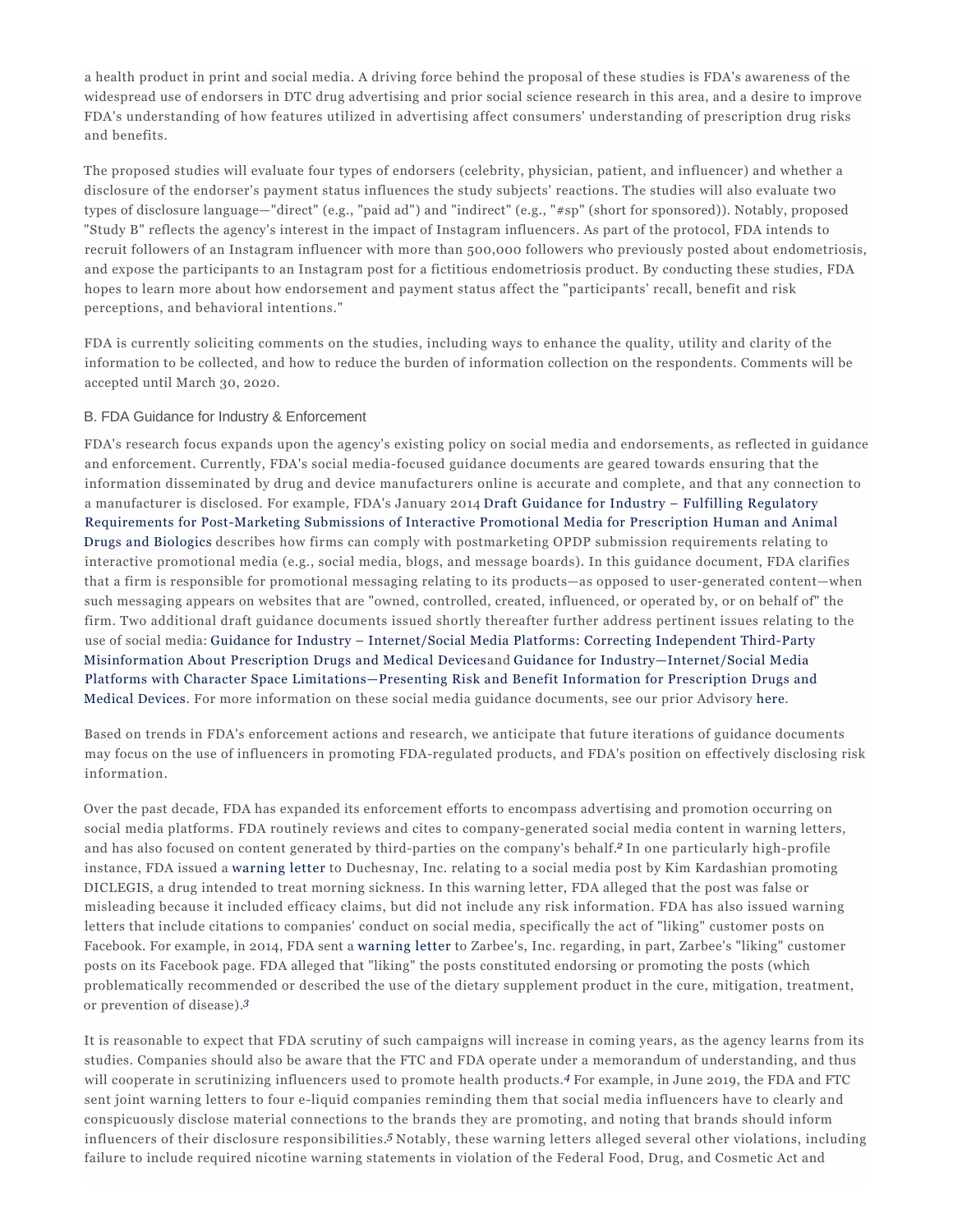failure to disclose health and safety risks. In light of these enforcement actions, any company that uses social media influencers to promote its product—but particularly those promoting FDA-regulated or other health-related products —should be careful to ensure that influencers are in compliance with all disclosure requirements.

# II. FTC's Focus on Endorsers—Request for Comments on FTC's Endorsement Guides

In light of the above, it is not surprising that shortly after FDA announced its intent to study influencers, the FTC announced its intent to request public comment on its "Guides Concerning the Use of Endorsements and Testimonials in Advertising" (the Endorsement Guides). While the FTC has supplemented its Endorsement Guides in recent years to provide guidance to businesses, the FTC last amended the Endorsement Guides in 2009, a different era in the world of social media. The Commission's recent request for public comment on the Endorsement Guides, which was formally published in the Federal Register on February 21, presents an important opportunity for companies to help modernize the FTC's approach to social media and offers insight into areas of particular interest to the Commission. Key questions being considered by the agency include the following:

- whether disclosures of material connections are necessary;
- whether consumers understand that persons promoting products on social media are likely being compensated;
- whether current disclosures of material connections are adequate, especially in relation to children's products;
- how advertisers use incentives to encourage non-influencer consumers to leave positive product reviews;
- whether review websites should be required to disclose how reviews are solicited and generated; and
- whether the Endorsement Guides should address how endorsers are using affiliate links—links through which consumers can purchase endorsed products.

Notably, a statement by Commissioner Rohit Chopra suggests that the agency may also codify certain provisions of the Endorsement Guides to allow the Commission to seek civil penalties for violations and consider mechanisms to hold platforms that benefit from influencer activity accountable for compliance as well. The FTC will accept comments until April 21, 2020.

#### III. Influencer Marketing—An International Perspective

Ensuring compliance with regulations governing influencer marketing is not just a U.S. problem—companies in other jurisdictions are facing similar requirements and potential changes in regulatory perspectives.

For example, late last year, the German Federal Ministry for Economic Affairs and Energy introduced a draft bill intended to amend the German Telemedia Act to modernize the definition of "influencer" in a manner that better distinguishes such persons from private persons. Currently, in Germany, influencer promotions constitute "advertising" under the German Telemedia Act, as well as the German Interstate Broadcasting Treaty (which governs video, including online video streaming).*6* Under German law, when an influencer uses a social media post to promote a product on behalf of a manufacturer, the influencer must ensure that commercial nature of the post is clearly disclosed. The inclusion in an influencer's social media post of a link to a manufacturer's product alone may be sufficient for the post to be considered an advertisement—even if the influencer clearly states in the post that he paid for the product himself (i.e*.* he did not receive free product in exchange for promoting the product). In addition to regulatory enforcement action, failing to clearly and prominently disclose that a post is promotional can also bring an influencer's activity within the scope of the German Unfair Competition Act, which is aimed at the protection of competitors, consumers and other market participants against unfair commercial practices, specifically including advertisements. An influencer may always be held liable for violations of German requirements relating to influencer marketing. Additionally, a company using an influencer to promote its products may also be held liable as an accomplice or an indirect perpetrator.

The rules in the UK are similar to those in Germany. The Consumer Protection from Unfair Trading Regulations 2008 prohibit misleading actions or omissions when advertising or selling to consumers and provide for criminal offences in cases of breach. Guidance issued by the UK Advertising Standards Association (ASA) and by the UK Competition and Markets Authority have clarified how these provisions apply to advertising through social media including use of influencers. Advertisements must be clearly identified and consumers must be informed of the commercial relationship between an influencer and the brand he or she is promoting; posts must contain identifiers such as "#ad". As illustrated by a June 2019 ASA enforcement regarding the promotion of a sleep aid by an "influencer," use of influencers to promote medicines raises particular problems in view of the prohibition of promotion of medicines to members of the public using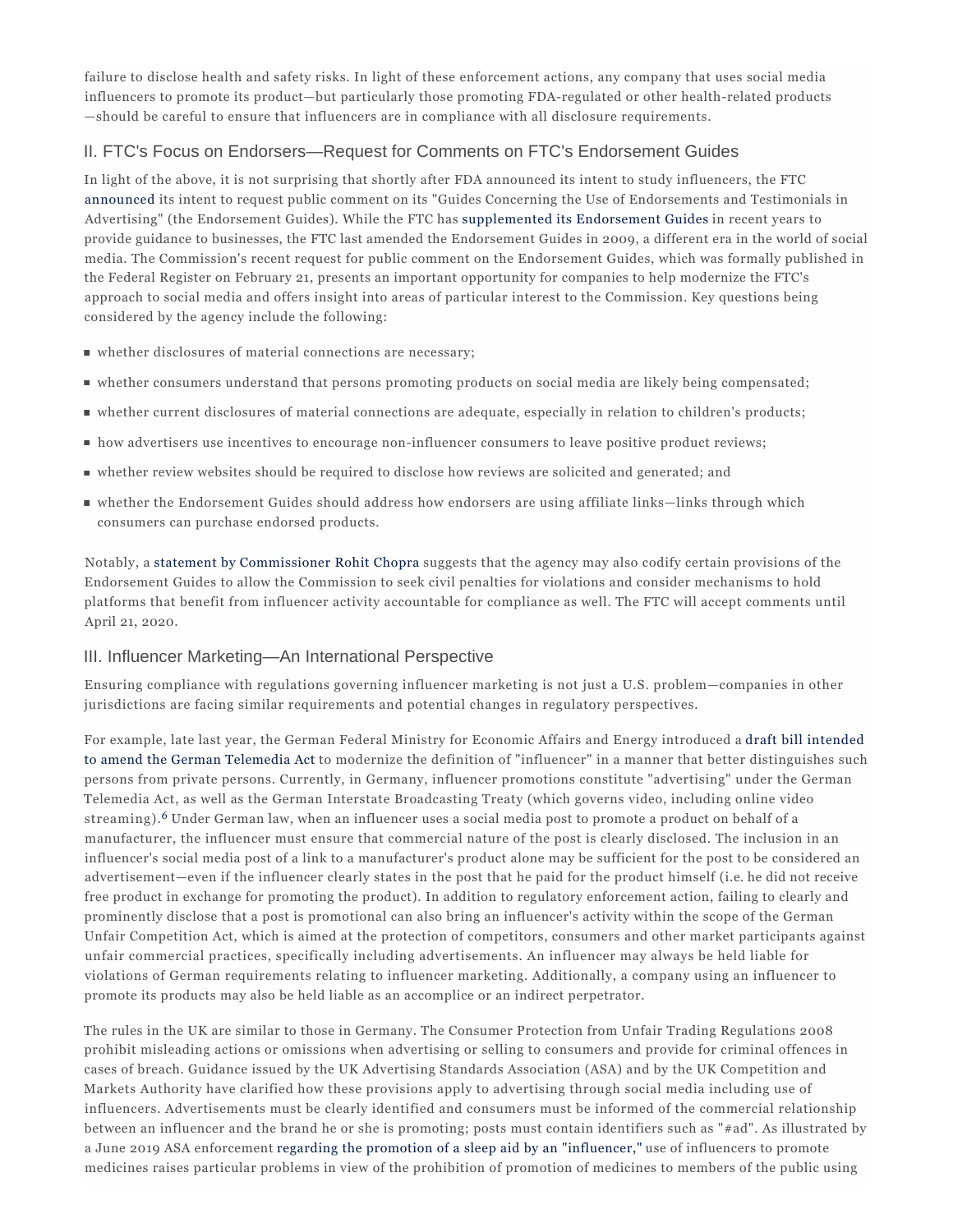celebrities.*7* But what is a celebrity? The conclusion by ASA in this case was challenged by the company on the basis that the blogger had only a "small and niche following" (approximately 30,000 followers). The ASA disagreed, concluding that consumers would understand the blogger to have used and endorsed the medicine concerned and that 30,000 followers indicated that she had the attention of a "significant number" of people. The decision was generally viewed as harsh in circumstances where the decision to partner with the blogger had been approved in advance by the Proprietary Association of Great Britain (PAGB), the UK consumer healthcare trade association.

In China, it is also important to be aware of emerging legal requirements covering influencer marketing. For instance, an influencer shall not recommend or endorse goods he or she has not used. An influencer's posts shall be clearly marked with "advertisement" if they are published through mass media. Advertisers are not allowed to use in advertisements certain influencers such as children under the age of 10, or people for which a three-year period has not expired for administrative punishment imposed on them for providing recommendation and/or endorsement in false advertising. In addition, influencer endorsements are not permitted in any advertisement for medical treatment, pharmaceuticals, medical devices or health food. For false advertisements of goods not relating to life and health of consumers, an influencer shall be held jointly and severally liable with the advertiser where the influencer is aware or should be aware that the advertisement is false; however, for false advertisements of goods relating to life and health of consumers, the influencer shall always be held jointly and severally liable with the advertiser.

Notably, these developments are occurring against a backdrop of more restrictive marketplace regulations which generally prohibit the promotion of prescription medical products to consumers. On the heels of these developments, companies marketing consumer products (or any other products) internationally must be sure to monitor the influencer marketing requirements of the countries in which they sell products, and their potential liability if influencer marketing does not comply with those requirements.

### IV. Implications

Regulator interest in endorser and influencer marketing has been growing, and we expect that these issues will remain of interest to regulators for the foreseeable future. Here is what to expect over the next couple of years—and how your company can prepare.

**Expect agency collaboration and monitor developments both domestically and globally.** The FDA and FTC work under a longstanding memorandum of understanding and have a history of collaboration. Thus, it should be expected that the agencies will share learnings from their respective information collection activities. In addition to monitoring the agencies' discussion of material connections, companies should monitor FDA's learnings related to consumer understanding of risk information as they may impact the FTC's perspective on effective presentation of disclaimers (e.g., by hyperlink of QR codes). Companies should also be aware of enhanced enforcement globally, including in the UK and Germany.

**Submit comments.** Companies should also take advantage of the opportunity to submit comments to the FTC that can inform the agencies on consumer understanding of material connections and consumer ability to effectively understand risk or other qualifying information available via hyperlink or other mediums. As character space continues to decrease, the importance of evolving the agencies' perspective on effective use of disclosures increases. In conjunction with FDA's studies, this information could potentially enhance FTC's perspective and guidance on the .com disclosures. The comment period may also be an opportunity for prescription drug manufacturers in rare or personalized disease spaces to provide their perspectives on the importance of rational and innovation-friendly regulation in this area. The importance of patient influencers, advocates and partners is only likely to increase in this area.

**Anticipate agency scrutiny.** Finally, companies should anticipate a potential shift in FDA and the FTC's enforcement priorities and in particular, a heightened focus on influencer marketing of health products or targeted at "vulnerable populations" (e.g., youth or seniors). It is advisable that companies engaged in either category of marketing reevaluate current and pending social media campaigns against the agencies' focus on ensuring effective communication of risk.

We will continue to monitor developments in this area. In the interim, please feel free to contact us with any questions about the topics discussed in this Advisory.

© Arnold & Porter Kaye Scholer LLP 2020 All Rights Reserved. This Advisory is intended to be a general summary of the law and does not constitute legal advice. You should consult with counsel to determine applicable legal requirements in a specific fact situation.